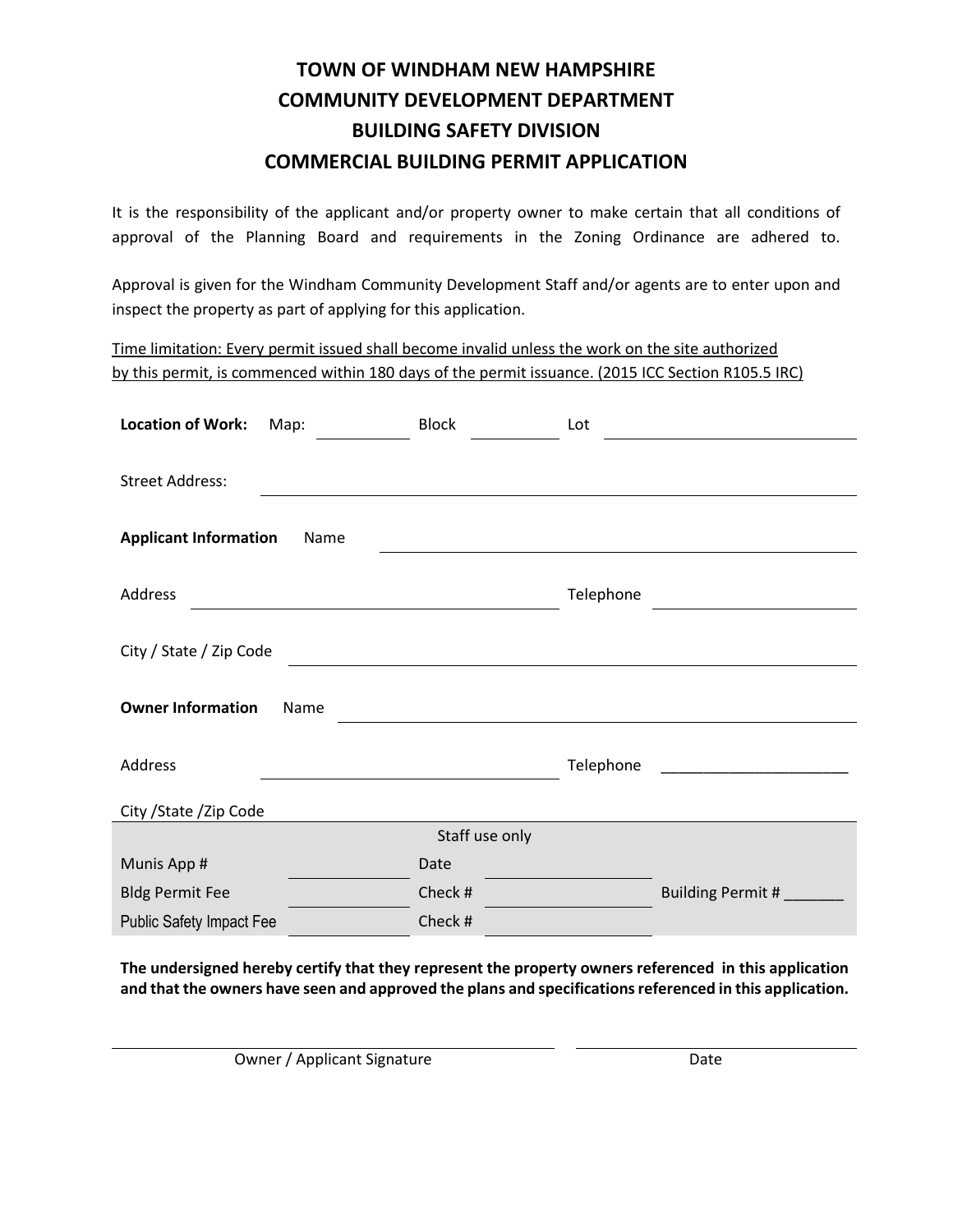It is the responsibility of the applicant and/or property owner to make certain that all conditions of approval of the Planning Board and requirements in the Zoning Ordinance are adhered to.

Approval is given for the Windham Community Development Staff and/or agents are to enter upon and inspect the property as part of applying for this application.

Time limitation: Every permit issued shall become invalid unless the work on the site authorized by this permit, is commenced within 180 days of the permit issuance. (2015 ICC Section R105.5 IRC)

|                             | <b>Architect Information</b> |        | Name               |           |                   |        |                |            |                |  |  |  |
|-----------------------------|------------------------------|--------|--------------------|-----------|-------------------|--------|----------------|------------|----------------|--|--|--|
| Address                     |                              |        | Telephone          |           |                   |        |                |            |                |  |  |  |
|                             | City / State / Zip Code      |        |                    |           |                   |        |                |            |                |  |  |  |
| <b>Engineer Information</b> |                              |        | Name               |           |                   |        |                |            |                |  |  |  |
| Address                     |                              |        |                    | Telephone |                   |        |                |            |                |  |  |  |
| City / State / Zip Code     |                              |        |                    |           |                   |        |                |            |                |  |  |  |
| Use and occupancy           |                              |        |                    |           | Construction type |        |                |            |                |  |  |  |
| ❏                           | Assembly                     | □      | Institutional      |           | Type 1            | $\Box$ |                | $A$ $\Box$ | $\overline{B}$ |  |  |  |
| $\Box$                      | <b>Business</b>              | $\Box$ | Storage            |           | Type 2            | $\Box$ | $\overline{A}$ | ப          | B              |  |  |  |
| ❏                           | Educational                  | $\Box$ | <b>High Hazard</b> |           | Type 3            | $\Box$ | $\overline{A}$ | $\Box$     | B              |  |  |  |
| $\Box$                      | Industrial                   | $\Box$ | Utility / Misc     |           | Type 4 HT         | $\Box$ | $\overline{A}$ | $\Box$     | $\overline{B}$ |  |  |  |
| ப                           | Mercantile                   |        |                    |           | Type 5            | $\Box$ | $\overline{A}$ | ப          | B              |  |  |  |
| Description of Work         |                              |        |                    |           |                   |        |                |            |                |  |  |  |
|                             |                              |        |                    |           |                   |        |                |            |                |  |  |  |
|                             |                              |        |                    |           |                   |        |                |            |                |  |  |  |
|                             |                              |        |                    |           |                   |        |                |            |                |  |  |  |
|                             |                              |        |                    |           |                   |        |                |            |                |  |  |  |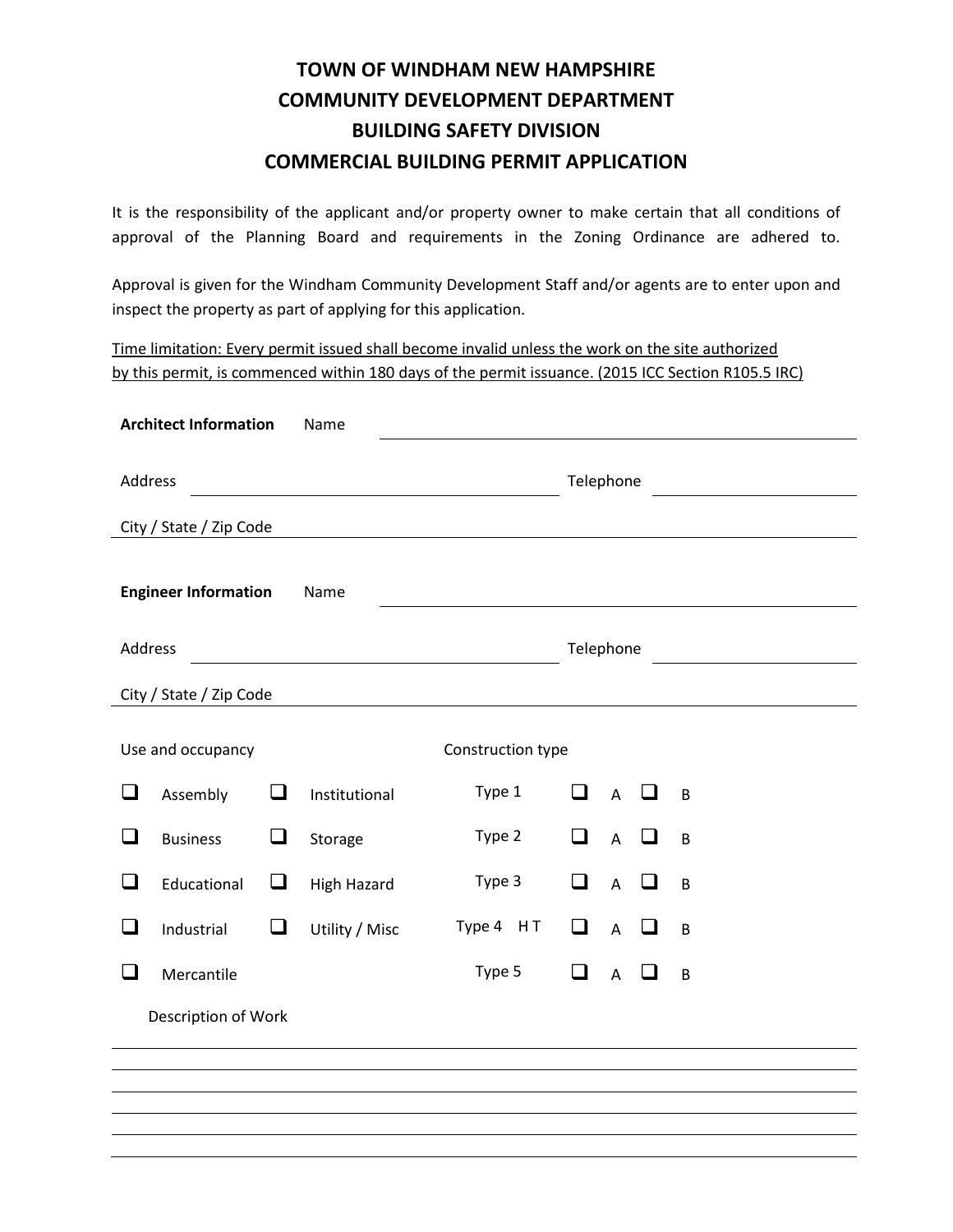It is the responsibility of the applicant and/or property owner to make certain that all conditions of approval of the Planning Board and requirements in the Zoning Ordinance are adhered to.

Approval is given for the Windham Community Development Staff and/or agents are to enter upon and inspect the property as part of applying for this application.

Application Fee \$25.00 Heated areas \$0.35 sq ft Unheated Areas \$0.12 sqft

Time limitation: Every permit issued shall become invalid unless the work on the site authorized by this permit, is commenced within 180 days of the permit issuance. (2015 ICC Section R105.5 IRC)

|                                       | <b>Unheated Spaces</b>                          |                                                                          |                      |       |                                                                                                     |       |  |
|---------------------------------------|-------------------------------------------------|--------------------------------------------------------------------------|----------------------|-------|-----------------------------------------------------------------------------------------------------|-------|--|
|                                       | <b>Basement</b>                                 | Garage                                                                   | <b>Deck</b>          | Porch | Sunroom                                                                                             | Other |  |
|                                       |                                                 |                                                                          |                      |       |                                                                                                     |       |  |
|                                       |                                                 |                                                                          |                      |       |                                                                                                     |       |  |
|                                       |                                                 |                                                                          | <b>Heated Spaces</b> |       |                                                                                                     |       |  |
|                                       | First floor                                     | Second Floor                                                             | <b>Third Floor</b>   | Other |                                                                                                     |       |  |
|                                       |                                                 |                                                                          |                      |       |                                                                                                     |       |  |
|                                       |                                                 |                                                                          |                      |       |                                                                                                     |       |  |
|                                       |                                                 |                                                                          |                      |       |                                                                                                     |       |  |
| $\begin{array}{c} \hline \end{array}$ |                                                 | Plot plan drawn to scale for foot print expansion                        |                      |       |                                                                                                     |       |  |
|                                       |                                                 |                                                                          |                      |       |                                                                                                     |       |  |
|                                       |                                                 |                                                                          |                      |       | 2 sets of plans to scale with elevations, cross sections, basement, $1st$ and $2nd$ floors and roof |       |  |
| $\Box$                                |                                                 | framing 11" x 17" preferred                                              |                      |       |                                                                                                     |       |  |
|                                       |                                                 |                                                                          |                      |       |                                                                                                     |       |  |
| ப                                     | Energy compliance report                        |                                                                          |                      |       |                                                                                                     |       |  |
|                                       |                                                 |                                                                          |                      |       |                                                                                                     |       |  |
| $\mathcal{L}$                         | Cut sheets for lvls, glu-lams, steel beams etc. |                                                                          |                      |       |                                                                                                     |       |  |
|                                       |                                                 |                                                                          |                      |       |                                                                                                     |       |  |
| $\blacksquare$                        | Window type and size for emergency egress       |                                                                          |                      |       |                                                                                                     |       |  |
|                                       |                                                 |                                                                          |                      |       |                                                                                                     |       |  |
| $\Box$                                |                                                 | Engineer stamp for all wood trusses                                      |                      |       |                                                                                                     |       |  |
|                                       |                                                 |                                                                          |                      |       |                                                                                                     |       |  |
| $\Box$                                |                                                 | Fire department approvals for propane or oil appliances, tanks, furnaces |                      |       |                                                                                                     |       |  |
|                                       |                                                 |                                                                          |                      |       |                                                                                                     |       |  |
| $\Box$                                |                                                 | Septic approval for bedroom expansion of year round conversion           |                      |       |                                                                                                     |       |  |
|                                       |                                                 |                                                                          |                      |       |                                                                                                     |       |  |
| n.                                    |                                                 |                                                                          |                      |       |                                                                                                     |       |  |
|                                       |                                                 | NHDES approval for shoreline or septic                                   |                      |       |                                                                                                     |       |  |
|                                       |                                                 |                                                                          |                      |       |                                                                                                     |       |  |